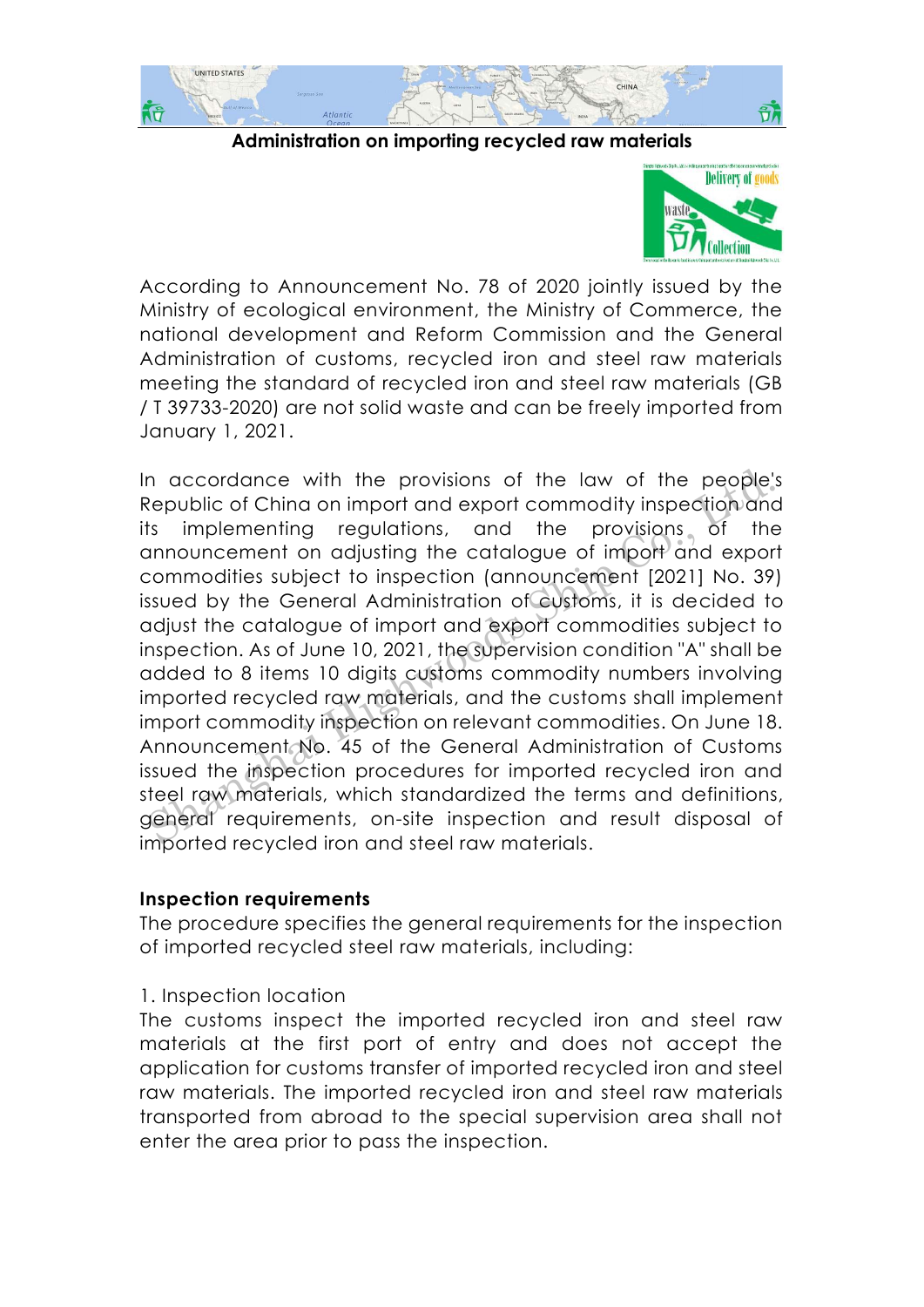

## 2. Safety protection

In case of excessive radioactivity, explosive substances, hazardous wastes and other situations threatening personnel safety and health during the inspection, the operation shall be suspended immediately and corresponding isolation and protection measures shall be taken.

# 3. Specific requirements

According to the administrations, the customs focus on the inspection of radioactive pollutants, classification inspection, explosive goods inspection, hazardous waste inspection, inclusion inspection and on-site investigation of solid waste for imported recycled iron and steel raw materials to determine whether they meet the standards of recycled iron and steel raw materials (GB / T<br>39733-2020):<br>1 inspection of radioactive pollutants<br>The goods shall:<br>a) Radio 39733-2020):

1 inspection of radioactive pollutants

The goods shall:

a) Radioactive substances shall not be mixed;

b) The external radiation penetration dose rate of raw materials (including packaging) shall not exceed the normal natural radiation

background value of the location + 0.25 μ Gy/h;

c) Raw material surface α、β 300 square cm of any part of the surface in the level of radioactive contamination Average of the maximum detection level of a Not more than 0.04 Bq / cm<sup>2</sup>,  $\beta$  Not Shanghai Highlands (Shanghai Highlands Shanghai Highlands Shanghai Highlands Shanghai Highlands Shanghai Highlands Shanghai Highlands Shanghai Highlands Shanghai Highlands Co., 19 Shanghai Highlands Co., 19 Shanghai High

more than  $0.4$  Bq / cm  $^{2}$ .

2 classification inspection

The classification of goods (category, Mark and physical specification) shall comply with the requirements of Appendix C.

Appendix C.

Classification requirement of recycled iron and steel raw materials

| <b>Classification</b>  | <b>Mark</b>   | Physical description                                                  |  |
|------------------------|---------------|-----------------------------------------------------------------------|--|
|                        | No.           |                                                                       |  |
| Heavy                  | <b>HRS101</b> | 1.Solid body with Thickness 26mm or                                   |  |
| Recycling Iron         | <b>HRS102</b> | ≥6mm, Length≤1500mm,<br>Diameter<br>width≤600mm 2. Unit weight≤1500kg |  |
| <b>Steel Materials</b> |               |                                                                       |  |
| Middle                 | <b>MRS201</b> | 1.Solid body with Thickness  24mm or                                  |  |
| Recycling<br>Iron      | <b>MRS202</b> | ≥8mm, Length≤1500mm,<br>Diameter                                      |  |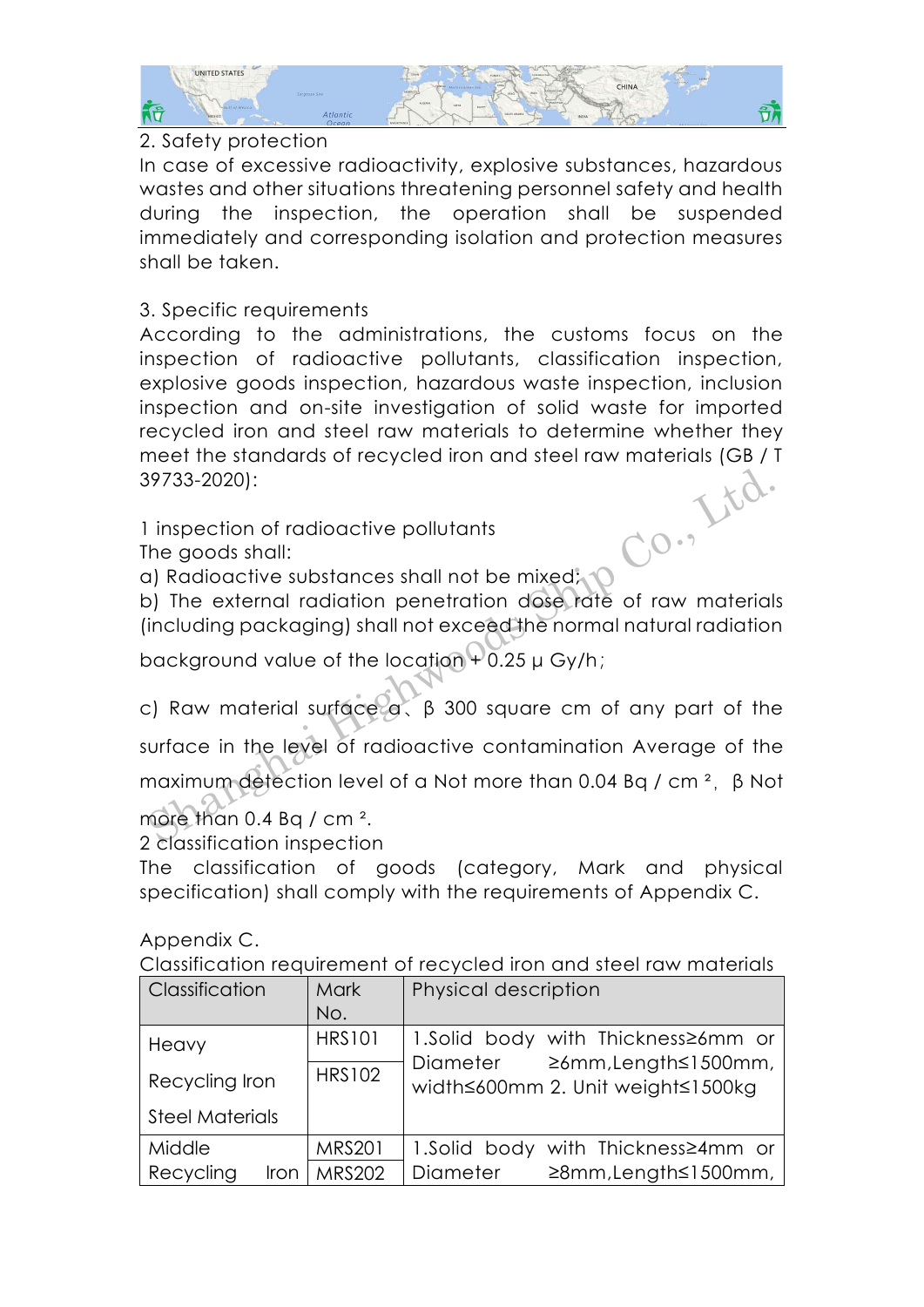| UNITED STATES                      | Surgasso Sea      | GARSCARDS<br>Crang<br>14147<br><b>SESEA CORAN</b><br>CHINA<br>Mediterronean Sec.<br>- мовесе».<br>18.3.74<br><b>SACIITAN</b><br><b>ACQUIREA</b><br>LEYA<br>Editor |  |
|------------------------------------|-------------------|-------------------------------------------------------------------------------------------------------------------------------------------------------------------|--|
| <b>MEXICO</b><br><b>CONTRACTOR</b> | Atlantic<br>Ocean | <b>SAUDI ANABIA</b><br><b>INDIA</b><br>FLATFERAS<br>MAURITANA I<br><b>C. Oklimates Fee</b>                                                                        |  |

| <b>Steel Materials</b>                                                |               | width≤600mm 2. Unit weight≤1500kg                  |  |  |  |
|-----------------------------------------------------------------------|---------------|----------------------------------------------------|--|--|--|
| Light<br>Recycling                                                    | <b>LRS301</b> | 1.Solid<br>body<br>with                            |  |  |  |
| Steel<br>Iron                                                         | <b>LRS302</b> | Thickness≥2mm, Length≤1500mm,                      |  |  |  |
| Materials                                                             |               | width≤600mm 2. Unit weight≤1500kg                  |  |  |  |
|                                                                       | <b>LRS303</b> | with<br>body<br>1.Solid                            |  |  |  |
|                                                                       |               | Thickness≤2mm, Lengh≤1500mm,                       |  |  |  |
|                                                                       |               | width≤600mm 2. Unit weight≤1500kg                  |  |  |  |
| Shredded                                                              | SRS401        | Bulk density ≥0.8t/cbm                             |  |  |  |
| Recycling<br>Iron                                                     | <b>SRS402</b> |                                                    |  |  |  |
| <b>Steel Materials</b>                                                | <b>SRS403</b> |                                                    |  |  |  |
| <b>Bundled</b>                                                        | <b>BRS501</b> | Length≤1500mm, width≤1000mm,<br>1.                 |  |  |  |
| Recycling<br>Iron                                                     | <b>BRS502</b> | height≤1000mm 2. Unit weight≤2000kg                |  |  |  |
| <b>Steel Materials</b>                                                | <b>BRS503</b> |                                                    |  |  |  |
| Alloy Recycling                                                       | ARS601        | 1. Length≤1500mm, width≤1000mm,                    |  |  |  |
| Steel<br>Iron                                                         | ARS602        | 2. Unit weight≤1500kg                              |  |  |  |
| Materials                                                             | ARS603        |                                                    |  |  |  |
| Cast<br>Recycling                                                     | <b>CRS701</b> | 1.Solid<br>with<br>$\sqrt{2}$<br>body <sup>-</sup> |  |  |  |
| Steel<br>Iron                                                         | <b>CRS702</b> | Thickness≥2mm, Length≤1500mm,                      |  |  |  |
| Materials                                                             |               | width≤600mm 2. Unit weight≤1500kg                  |  |  |  |
|                                                                       |               |                                                    |  |  |  |
| 3 Inspection of explosive articles                                    |               |                                                    |  |  |  |
| Explosive goods are weapons and ammunition, inflammables and          |               |                                                    |  |  |  |
| explosives, explosives goods carried by recycled steel raw materials. |               |                                                    |  |  |  |
| The goods shall not be mixed with abandoned bombs, shells, bullets    |               |                                                    |  |  |  |
| and other explosive goods.                                            |               |                                                    |  |  |  |
|                                                                       |               |                                                    |  |  |  |
| 4. On site investigation of solid waste                               |               |                                                    |  |  |  |
| The goods are not solid waste after investigation or solid waste      |               |                                                    |  |  |  |
| attribute identification.                                             |               |                                                    |  |  |  |

# 3 Inspection of explosive articles

## 4. On site investigation of solid waste

## 5 hazardous waste inspection

Hazardous waste refers to the waste listed in the national hazardous waste list or the waste identified as hazardous waste by hazardous waste. The weight of hazardous waste in the cargo shall not exceed 0.01% of the total weight.

## 6 inclusion inspection

Inclusions refer to non-metallic substances mixed into recycled steel raw materials during generation, collection, packaging and transportation, including wood waste, waste paper, waste plastics, waste rubber, waste glass, stones and powdery substances (dust, sludge, sawdust, fiber powder, etc.) with a particle size of no more than 2mm, but excluding packaging and other substances used in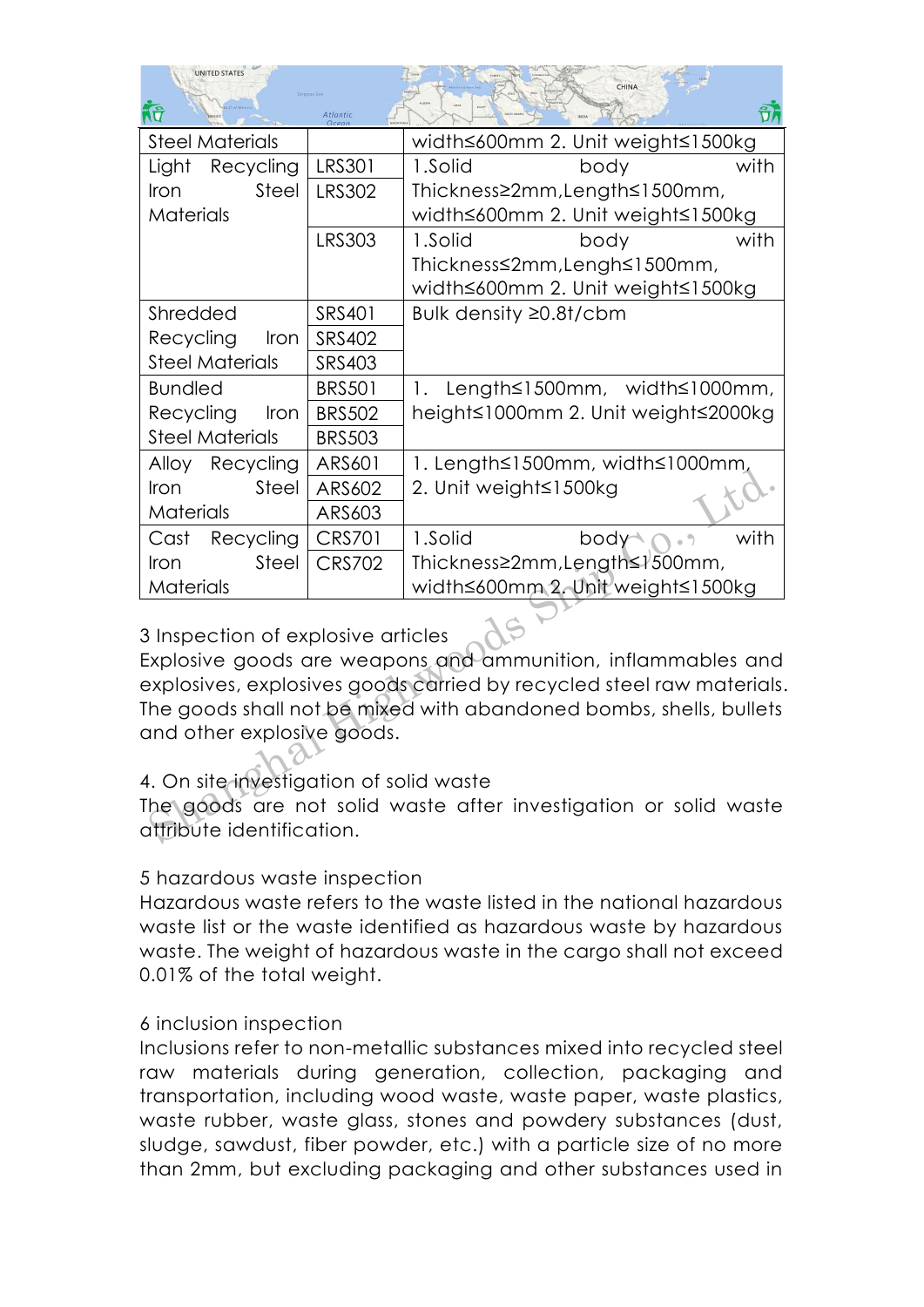

transportation. The content of inclusions in the goods shall meet the requirements of appendix D.

| UNDELIAIV D                                                 |               |                                                                                                                                           |  |  |  |
|-------------------------------------------------------------|---------------|-------------------------------------------------------------------------------------------------------------------------------------------|--|--|--|
| Classification                                              | Mark No.      | Inclusions less than %                                                                                                                    |  |  |  |
| Heavy Recycling Iron                                        | <b>HRS101</b> | 0.8                                                                                                                                       |  |  |  |
| <b>Steel Materials</b>                                      | <b>HRS102</b> | 0.3                                                                                                                                       |  |  |  |
| Middle Recycling Iron                                       | <b>MRS201</b> | 0.8                                                                                                                                       |  |  |  |
| <b>Steel Materials</b>                                      | <b>MRS202</b> | 0.3                                                                                                                                       |  |  |  |
| Light Recycling Iron                                        | <b>LRS301</b> | 0.8                                                                                                                                       |  |  |  |
| <b>Steel Materials</b>                                      | <b>LRS302</b> | 0.3                                                                                                                                       |  |  |  |
|                                                             | <b>LRS303</b> | 0.3                                                                                                                                       |  |  |  |
| Shredded Recycling                                          | SRS401        | 1.0                                                                                                                                       |  |  |  |
| <b>Iron Steel Materials</b>                                 | SRS402        | 1.0                                                                                                                                       |  |  |  |
|                                                             | <b>SRS403</b> | 1.0                                                                                                                                       |  |  |  |
| Bundled Recycling                                           | <b>BRS501</b> | 0.3                                                                                                                                       |  |  |  |
| Iron Steel Materials                                        | <b>BRS502</b> | 0.8<br>$_{\odot}$ ")                                                                                                                      |  |  |  |
|                                                             | <b>BRS503</b> | 0.3                                                                                                                                       |  |  |  |
| Iron<br>Alloy Recycling                                     | ARS601        | 0.3                                                                                                                                       |  |  |  |
| <b>Steel Materials</b>                                      | ARS602        | 0.3                                                                                                                                       |  |  |  |
|                                                             | ARS603        | 0.3                                                                                                                                       |  |  |  |
| Cast Recycling<br>Iron                                      | <b>CRS701</b> | 0.8                                                                                                                                       |  |  |  |
| <b>Steel Materials</b>                                      | <b>CRS702</b> | 0.3                                                                                                                                       |  |  |  |
| Result of inspection and treatment<br># 01                  |               | If radioactive pollutants, explosives, hazardous wastes, inclusions,<br>classification and solid wastes are all qualified through on-site |  |  |  |
| investigation, the batch of goods shall be determined to be |               |                                                                                                                                           |  |  |  |

#### Appendix D

## Result of inspection and treatment

If radioactive pollutants, explosives, hazardous wastes, inclusions, classification and solid wastes are all qualified through on-site investigation, the batch of goods shall be determined to be qualified and released.

### # 02

If the quality certificate or delivery note is not attached, and the quality certificate or delivery note provided does not meet the specified requirements, it is allowed to carry out technical rectification. If the rectification is qualified, it shall be released, and if the rectification is unqualified, it shall be ordered to return.

### # 03

If any result of radioactive pollutants, explosives, hazardous wastes, inclusions and classification is unqualified, the batch of goods shall be judged as unqualified. It shall be handled in the following ways. Those suspected of smuggling crimes shall be handed over to the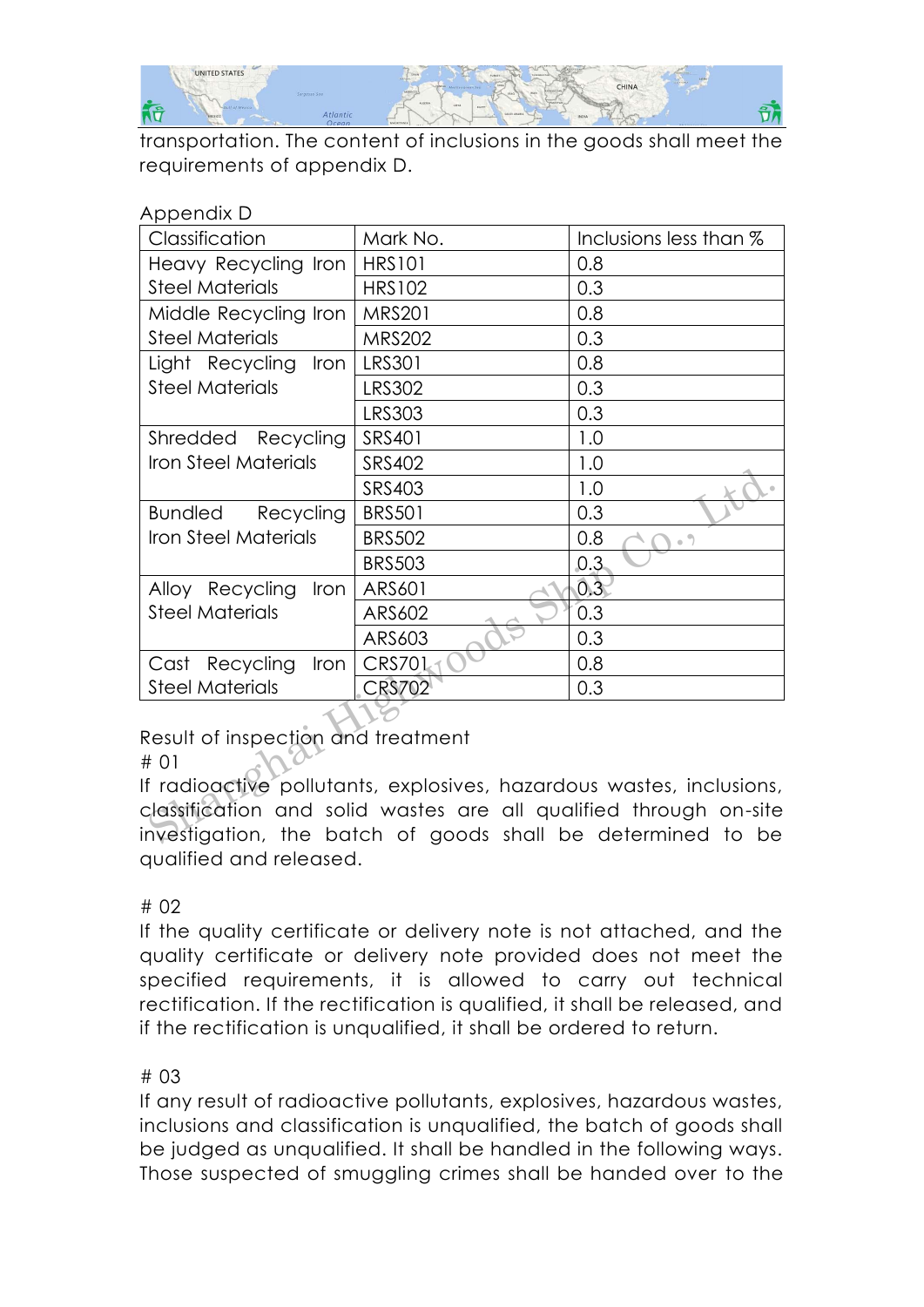

anti-smuggling department in time for handling as per the law: a) Those who fail to pass the inspection of radioactive pollutants, explosives, hazardous waste and inclusions shall be ordered to return.

b) If the classification is unqualified, it belongs to the wrong declaration of the whole batch of categories or Marks, and there is no mixing of different categories or marks, it shall be implemented in accordance with the relevant declaration provisions. Technical rectification is allowed in case of unqualified classification of recycled iron and steel raw materials with different categories or mixed marks. If technical rectification is impossible, sorting, re declaration and separate disposal are allowed; Those that cannot be sorted shall be ordered to return.

# 04

If the solid waste is identified as solid waste by the identification deency, it shall be disposed of according to the relevant provisions<br>on solid waste according to law.<br>**Frequent Asked Questions**<br>**Q1** what is recycled raw material is on solid waste according to law. F the solid waste is identified as solid waste by the identification<br>
Sharpency, it shall be disposed of according to the relevant provision<br>
Sharpency is shall be disposed of according to the relevant provision<br>
Sharpence

# **Frequent Asked Questions**

**Q1** what is recycled raw material?

All raw materials that can be recycled in industry and can be reused through a certain processing process are called recycled materials. Recycled materials are classified according to different materials.

**Q2** what are the import recycled raw materials and inspection standards that must be subject to import commodity inspection?

Recycled iron and steel raw materials meeting the requirements of GB / T 39733-2020 under 7204100010, 7204210010, 7204290010, 7204410010 and 7204490030; Reclaimed brass raw materials meeting the requirements of GB / t38470-2019 under 7404000020; Reclaimed copper raw materials meeting the requirements of GB / T 38471-2019 under 7404000030; Recycled cast aluminum alloy raw materials meeting the requirements of GB / T 38472-2019 under 760200020. It is permitted to import recycled steel raw materials, recycled brass raw materials, recycled copper raw materials and recycled cast aluminum alloy raw materials that meet the requirements of the above standards.

**Q3** How much tariff will be charged for the import recycled raw materials?

The provisional tariff rate is preferentially applicable to the